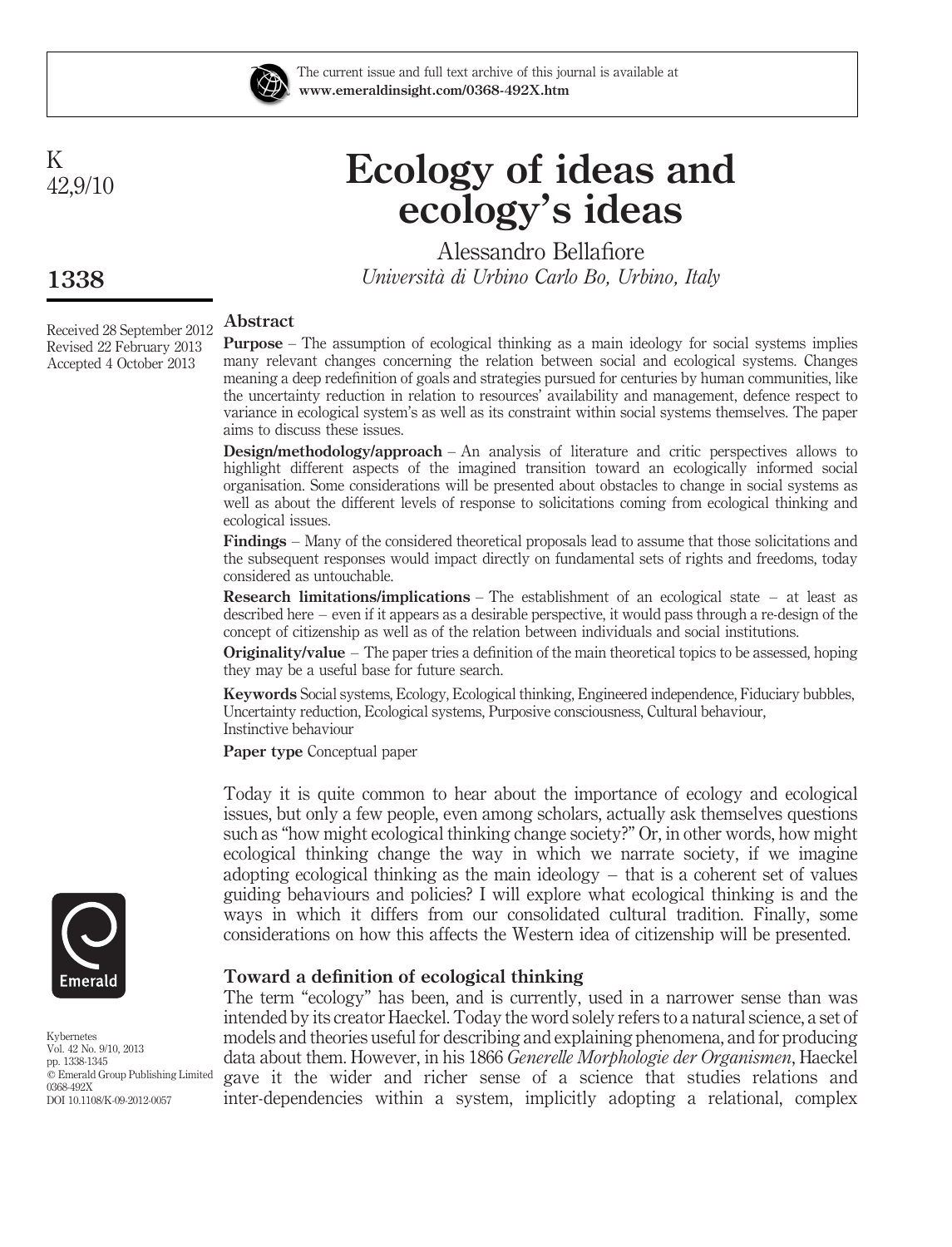approach (Haeckel, 1866). The original concept also includes some "political" fallout that is anything but neutral, and a consideration of these aspects is also an integral part of the purpose of this paper. The discrepancy between these two meanings of "ecology" is closely tied to the concept of ecological thinking. Ecological thinking may be considered to stand in a second order relation with ecological science, as it constitutes a set of ideological and moral assumptions derived from data provided by ecological science. These assumptions, when applied to reality, offer guidelines for action and behaviour. There is, however, one inescapable element that marks the difference between ecological thinking and ecological science: reflections on that data, i.e. the formation of some principles on the basis of them – requires an evaluative attitude, which has no part in the aims of ecological science. Because "ecological thinking" involves a moral and political position derived by means of the translation of data and subjected to individuals' perspectives and sensibilities, the term does not indicate a unique and definite ideological corpus, but rather a stream of thought featuring a general attitude towards a more balanced and cautious approach to ecological systems.

Consideration of ecology in its wider sense has many consequences. It implies an enlargement of the observed object, eluding that atomistic tendency that is sometimes present in natural sciences, and, coherent with its systemic essence. It also implies a renewal of the forms of observation of the relation between social systems (human communities) and ecological systems (the context to which they belong) – as described by Holling *et al.* (2002) and Westley *et al.* (2002) – as well as of the cultural representation of this relation, i.e. what is commonly called nature. The concepts of social and ecological systems enable us to avoid the most traditional concepts of "environment" and "society", and also to avoid a perspective on their relationship which is based on an idea of separation, to which mere distinction is preferred here. This approach to ecology also inevitably carries a reduction of possible normativity, introducing to the analysis an element of randomness directly linked to the cultural and moral nature of ecological thinking and to the adoption of these principles as a foundation for an ecologically informed social structure.

## Uncertainty reduction

As the aim of this paper is the analysis of the effects which the elements described above have on social systems and their behaviour, it seems necessary to develop a category to describe the features of this behaviour. Coherently with the ecological (relational) perspective adopted, the category proposed here is the concept of uncertainty reduction. The reduction of uncertainty may be considered a goal historically pursued by human communities through actions oriented towards an exclusion of the unforeseen. Uncertainty reduction can be framed within the wider concept of engineered independence, at term which indicates that set of knowledge and techniques which aims to reduce the subjection of social systems to the variance of ecological systems, characterising a given human community and shaping its general attitude towards the management of this relation.

Uncertainty reduction manifests itself in two different forms. The first can be described as the development of technological capabilities – based on the ability to foresee and on explanatory models – and of narratives having an instrumental complementary function in describing the world and overcoming the limits of technological capabilities. The model of access to resources deriving from this utilitarian approach has often led to the

Ecology of ideas and ecology's ideas

1339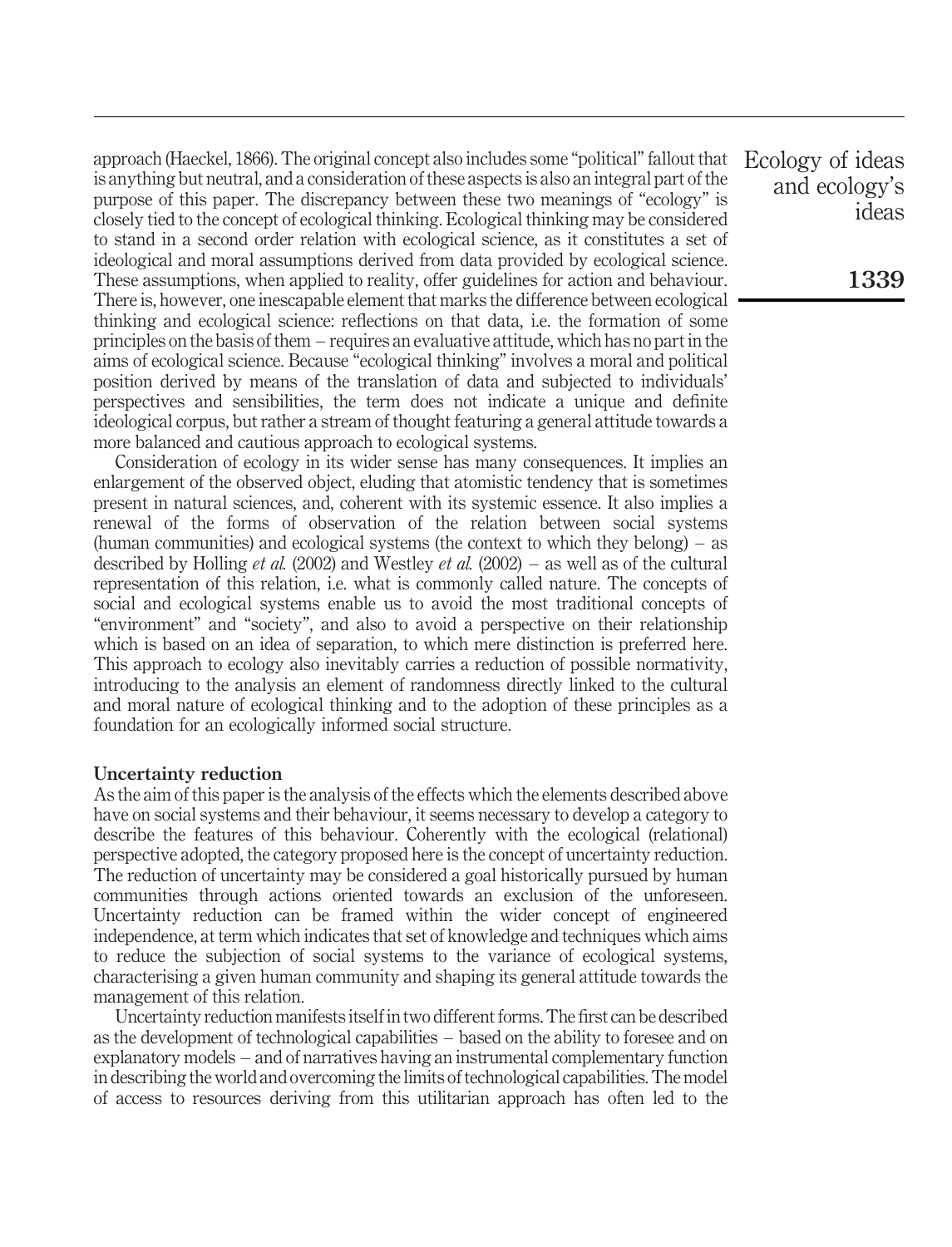accumulation of a huge ecological deficits (i.e. an exploitation of resources superior to regeneration rate, eroding still unused capital) through various forms of resources use (harvesting, grazing, cutting tree, use of water, etc.). This is coupled with the projection of human categories on ecological systems – in terms of "ultimate scope of existence" and distinctions such as useful/not useful, etc. A further element lies in those strategies which are aimed at postponing the variance deriving from adopted behaviours, variance that can manifest itself in the form of changing resources availability, alteration of ecosystem equilibrium, soil desertification, climate change, etc. An effort to radically eliminate this variance is most unlikely to succeed; variance can only be postponed. However, this repeated attempt – with its limited successes – feeds a general cultural conviction about the existence of a possible and real separation from ecological systems. This can result in a loss of comprehension of systems and in a lack of the ability to recognise change, even when it occurs in the forms mentioned above, being hidden by technological sleight of hand or assumed as a "normal" fluctuation.

Forms of description and representation have a key role in shaping the way in which the relationship between systems is conceptualised. They structure the modes of access and use of ecological systems, and at this level the first type of uncertainty reduction is developed. But it has to be stressed that despite partly consisting of abstraction and generalisation, this process is still focused on the practical management of a material relation, pivoting on the rapport between what is needed and what is available.

The second type of uncertainty reduction may be described as an increase in the internal complexity of social systems, in which the management of the relation with ecological systems is taken for granted and the whole process occurs at a cultural level. It occurs within a framework in which the decreasing space for the unforeseen and uncertain is constrained through a complex system of laws and contracts. This type of uncertainty reduction aims, ideally, to cover and regulate any possible matter in hand – which will be, by definition, an issue internal to social systems, as they are the only target of this process. The results of this over-regulation are rigidity of social structures and the creation of "fiduciary bubbles" (i.e. all those cases in which there is an exaggerated degree of trust in the linear functioning of the system with no consideration of unforeseen). This creates systems that are structurally unprepared to deal with variance. A cultural superstructure is therefore created, grounded in an abstract and static representation of ecological systems instead of constantly evolving knowledge. This process is somewhat like a second order uncertainty reduction, as it does not operate on ecological systems but rather on their representation, featuring a separation from social and ecological systems that, while not real, is at least supposed. Largely, if not solely, due to the presence of these processes, the behaviour of social systems is characterised by what Bateson (1972) defined as purposive consciousness, a behaviour resulting from a simplification of the surrounding world oriented towards the achievement of a goal. This simplification is necessary for the existence of the cognitive process, but it is always arbitrary and enormously reduces systemic complexity, hiding links between things and easily becoming a shortcut to mistakes and maladaptive behaviours.

The effects of the two types of uncertainty reduction, the representations developed in the first type of uncertainty reduction and the impositions of cultural only-human categories and other cultural consequences of the second type, can be summed up in a significant degradation of ecological systems and in what is usually enclosed in the

1340

K 42,9/10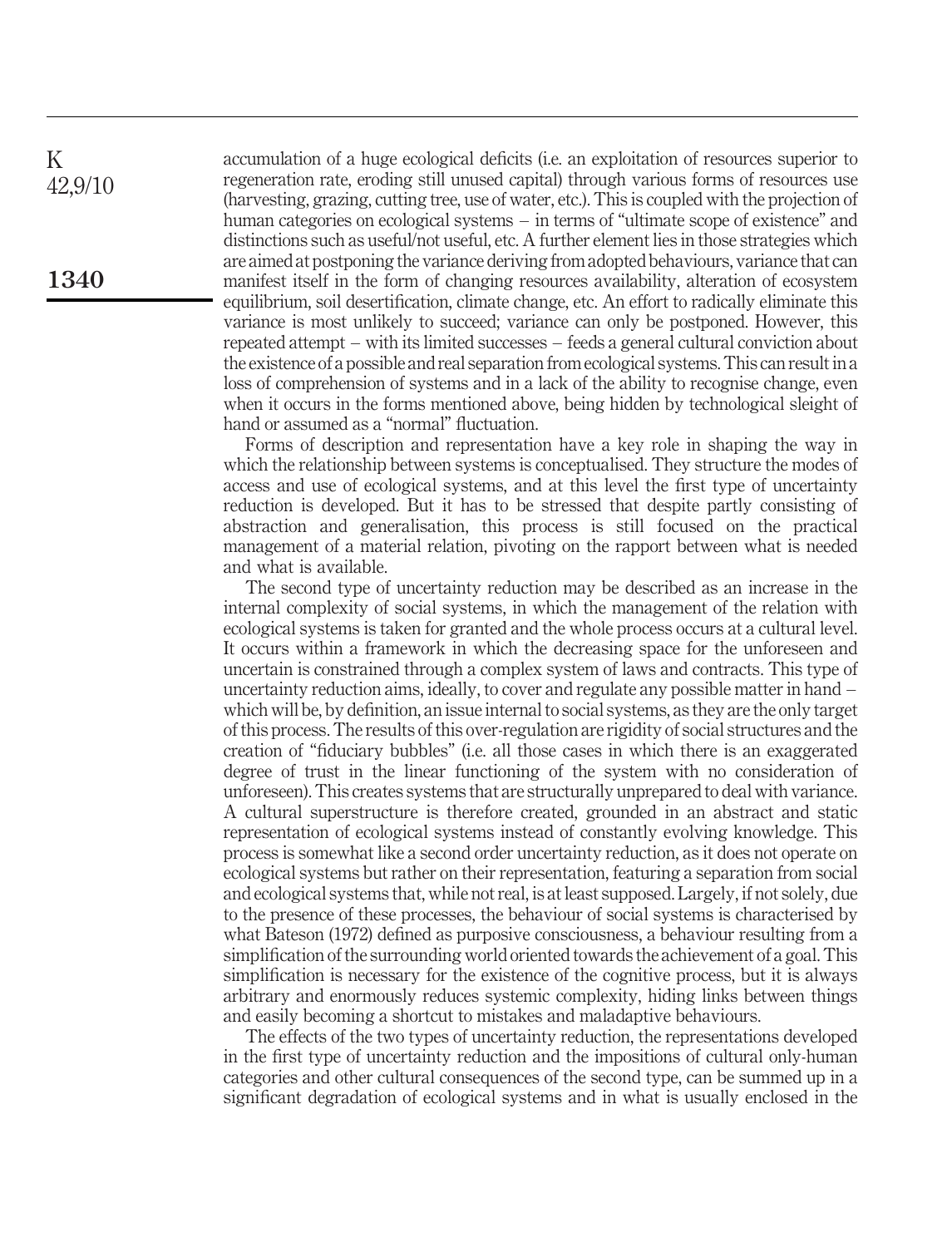term anthropocentrism. As is well known, this approach, pursued by many human communities, has generated a huge number of ecological and, in turn, social problems. Many of these problems, even when recognised, were often not assessed due to a lack of systemic awareness, a lack of explanatory models, and social rigidity, as Diamond (2011) points out very well.

The birth of ecological science meant the birth of a different approach, based on the observation of relations and the search for complex webs of causal connections. This places under scrutiny the way of looking at the surrounding world and attacks the very legitimacy of the strategies examined above. One of the most important contributions of ecology has been to offer new opportunities to observe present and past phenomena, which were formerly not comprehensible in their full complexity. In this way it produces a true epistemological revolution. The recognition of new problems and inter-relations has been a stimulus for research that, in many cases, produced a comprehension of phenomena, and ultimately an evolution in ecological science. An evolution that, in turn, allowed more detailed retrospective and present analysis, and an increase in awareness, making it possible to recognise new problems. The evident consequences of human behaviours and reflection on the role of human communities within ecological systems suggests a need to question our models of relationship, stressing the limits and inadequacies of social structures which are based on an instrumental view of ecological systems and on the exasperated denial of the systems' inner variance. When this process of renewal is translated into cultural terms, as elements of a new, distinct, way of thinking, then the depth and relevance of the change triggered by ecological thinking becomes manifest, as does its impact on established structures. The cultural form of ecology, in a sense, "amplifies" this phenomenon, adding to what was mere systemic knowledge the weight and the force of a moral assumption; here lies a key element of our considerations.

An examination of the rich literature on the consequences of an ecologically aware analysis of present conditions, and on the changes that should be implemented to make them more suitable, reveals many different premises and opinions. Of these at least two elements may be taken as general features of almost any ecological reflection:

- (1) urging of self-limitation in consumption and access to resources, requiring a corresponding change in everyday behaviours related to consumption habits and freedom of choice, and in the whole system of individual rights; and
- (2) the cultural acceptance of a greater degree of variance, requiring a deep re-design of the economical and legal systems, from simple elements such as where to live, to a reduction in the use of financial tools and their consequences for everyday life.

The acceptance of such proposals for change as valid and proper implies a recognition that anthropocentrism and other older narratives are obsolete and unsuitable. However, the attempt to realise the implications of those proposals is probably one of the most demanding efforts ever undertaken to consciously change culture, and this is the real challenge of ecological thinking. So, if we were to accept that such a change has to occur, on what basis might it take place?

#### Paths to change

According to Bateson's (1972) well-known evolutionary model of ideas, we may suppose a situation exists in which – following a Lamarckian model – "adaptive"

Ecology of ideas and ecology's ideas

1341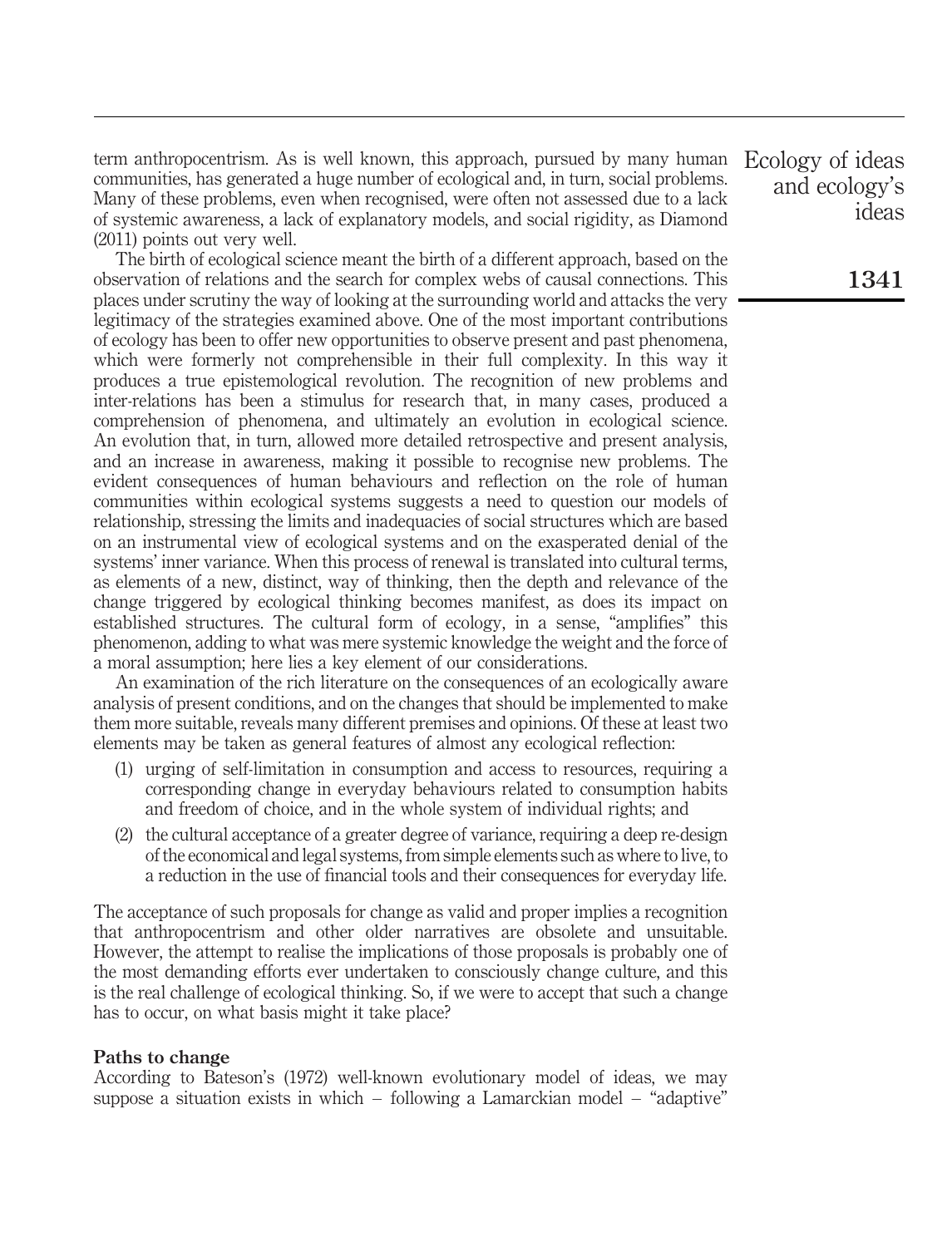ideas can diffuse and flourish, being eliminated or replaced by others if they became "maladaptive". This idea may also apply to the transition toward an ecological state – a social organisation guided and inspired by ecological considerations. However, not all ideas are equally prone to change. This is because ideas, when repeatedly confirmed, tend to change their status becoming principles. They cease to be subject to continuous revision and are treated as true, being repeated over and over with virtually no variation. In expressing the delicate distinction between cultural and instinctive behaviour, K 42,9/10 1342

Bateson observed how the former is adopted following a rational comprehension of reasons why it is advantageous and, being built within a communicative process, it is conceptually easier to correct if maladaptive. Instinctive behaviour, in contrast, is adopted without any rational consideration and, being inherited, is more rigid and difficult to change. In this context the distinction between cultural and instinctive behaviour is not used literally, but as a metaphor to describe different attitudes to change. It is also useful to stress how rational considerations may not be sufficient to trigger change or, conversely, that change produced through them may not be sustainable in the long term solely on this basis. Furthermore, as Bookchin (2005) observes , when tied to social structures, some cultural behaviours are often protected from change for reasons not linked to the purpose of a given behaviour, but rather due to the presence or social status of specific social groups. This aspect is particularly relevant to all those expressions of the second type of uncertainty reduction, whose nature is purely cultural and tied to social and legal institutions.

#### Changing society

Up to this point we have been concerned with the definition of the nature and origins of ecological thinking and the consideration of what a coherent application of this thinking to social structures might entail. We have, however, left one on side the feasibility of this change, an aspect that has now to be considered. Our original interest therefore evolves into a new and more pragmatic question: are the institutions of Western social systems, in the form they take today, capable of acting manifesting "cultural behaviour"? The existing literature offers many different proposals and theorisations, which seek to explain how to satisfy the two main categories of change described above. Leaving aside those scholars who contend that no action needs to be undertaken in this regard – a position that would take too long to discuss here – there are many proposals oriented towards change that should be recalled: the "adaptive management paradigm" and the "panarchy" paradigm (Gunderson and Holling, 2002) in which it is grounded; Latouche's (2006) concept of "degrowth"; proposals such as "bioregionalism" (McGinnis, 1998), and movements such as "permaculture" (Mollison, 1988) and "transition towns" (Hopkins, 2008), among others. These approaches are just a fraction of those in existence, but for the most part even if effectively presented and discussed, they share two principal problematic features: they have limited or no practical implementation, and often remain at a highly theoretical level. These limitations are anything but irrelevant for our discussion.

Ecologically informed and pragmatic proposals also exist, and suggest a well-defined series of measures to be adopted. One example is the proposal popularised by Goldsmith and Allen (1972), which is still as stimulating as it is radical, despite its age. Imagining the application of similar plans raises relevant concerns about democratic and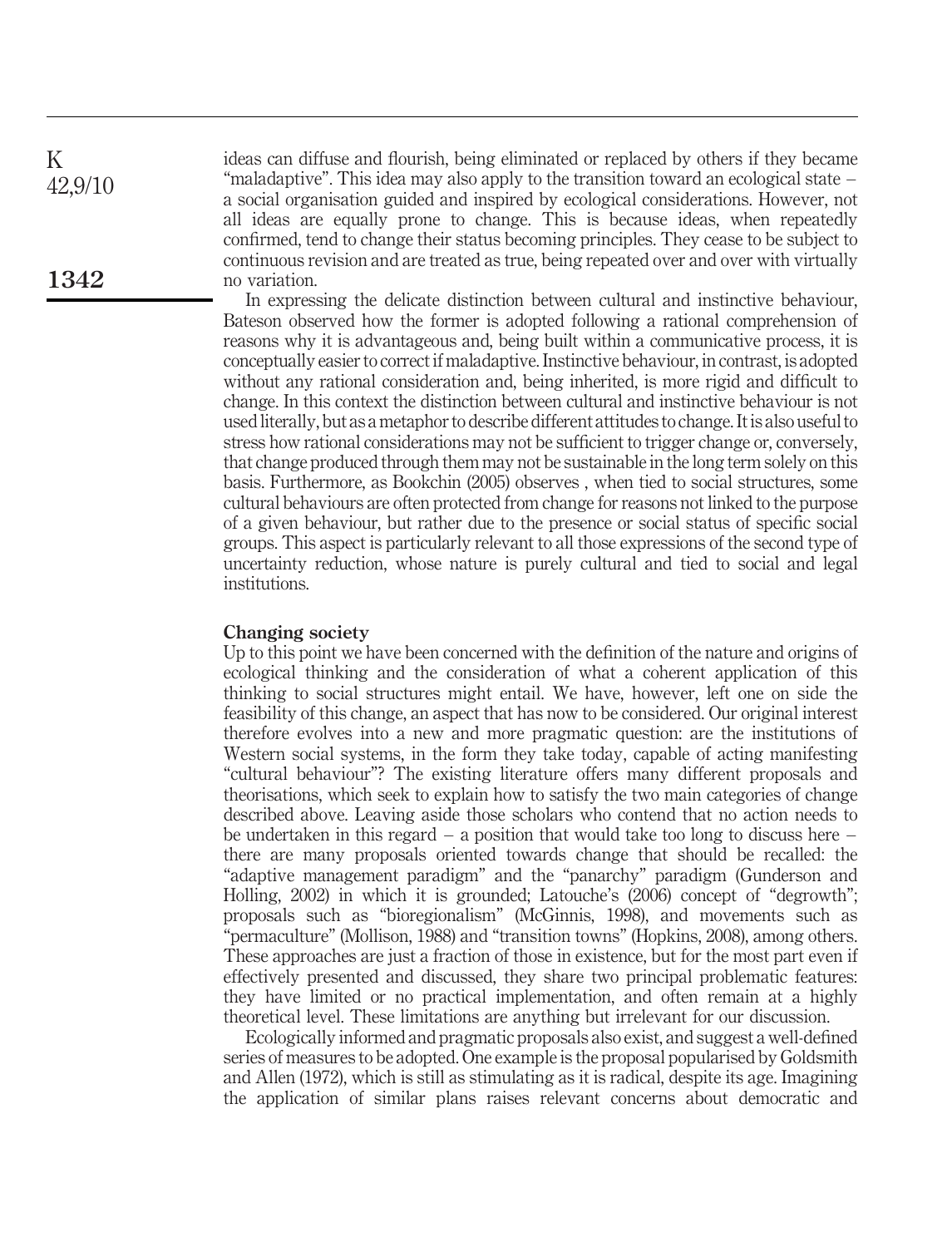ethical issues. In fact, the content of these theories, despite being deeply grounded in factual considerations, impacts on the persistence of elements culturally considered as inalienable (e.g. the right to reproduction), making implementation very complex and difficult indeed. The realization of principles based on ecological consciousness is a challenge which is far from being solved. At least three orders of problems have to be addressed, and these difficulties are tightly intertwined and affect each other in a recursive dynamic.

The first order of problems stems from the question of whether institutions have the strength and/or the capability to impose a change such as the one described above. Most institutions have to deal with some of the well known problems of democratic systems, like the consensus trap, on account of which decisions perceived as unpopular are difficult or impossible to take, often being indefinitely postponed or left to the following executive. Institutions also seem to be restrained to a significant degree by the activity of the economic system. Lobbies and the subjects of the financial economy both act to limit and steer the work of governmental apparatus, with the result that crucial policies are often strongly attenuated or distorted. An excellent example is provided by the process of (non)-production of effective environmental laws, even at intergovernmental level.

This leads us to a second order of problems: institutions have to deal with people, and they are also composed of and sustained by people. What happens among people? In what way does awareness of ecological issues and their direct consequences evolve in the public debate? If we identify the most convincing reasons for changing ideas and behaviours, we will find that they are all purely rational considerations, unless episodic fear produced by catastrophic events is considered. Episodic events, however, despite their possible role in producing change, cannot constitute the base of a general plan, and an intervention based on episodic factors may lead only to ephemeral changes.

In assuming that human behaviour is largely cultural – even if instinctive aspects should not be underestimated – we have to keep in mind that while cultural behaviour is certainly based on rational evaluation, it is not composed only of this. Cultural behaviour also includes languages, symbols, rituals, aesthetics and so on, all of which are elements that must be adequately taken into account when evaluating paths for change. Other aspects to be considered are people's feelings and judgements, which are sometimes ingenuously considered to be unambiguous and oriented toward maximal efficiency. One effect of the diffusion in everyday communication of some concepts related to ecological thinking is that it is usually assumed that people are willing to reorient their lives toward a scenario of sustainability. This perspective, however, is too simplistic to be assumed as a valid datum, and no final proofs of this are available on large-scale.

If we are open to the possibility of initiating the transition towards an "ecological state", then at the same time we need to verify our ability to deal with its consequences. The set of rules and limitations tied to the life in an ecological state  $-$  on the basis of the most pragmatic theories – may result in a wide frustration of individual needs and wishes which may overpower the force of rational motivations for subjection to a social group organised as state. The features of an ecological state recall directly the problem of the difficult balance between individual's self-limitation and the advantages of belonging to a state. These radical limitations in individual freedoms are related to aspects such as access to resources, freedom of consumption, behaviours, freedom of reproduction and many other rights, viewed as untouchable and which constitute the Western lifestyle. Grounding our considerations in our present political culture,

Ecology of ideas and ecology's ideas

1343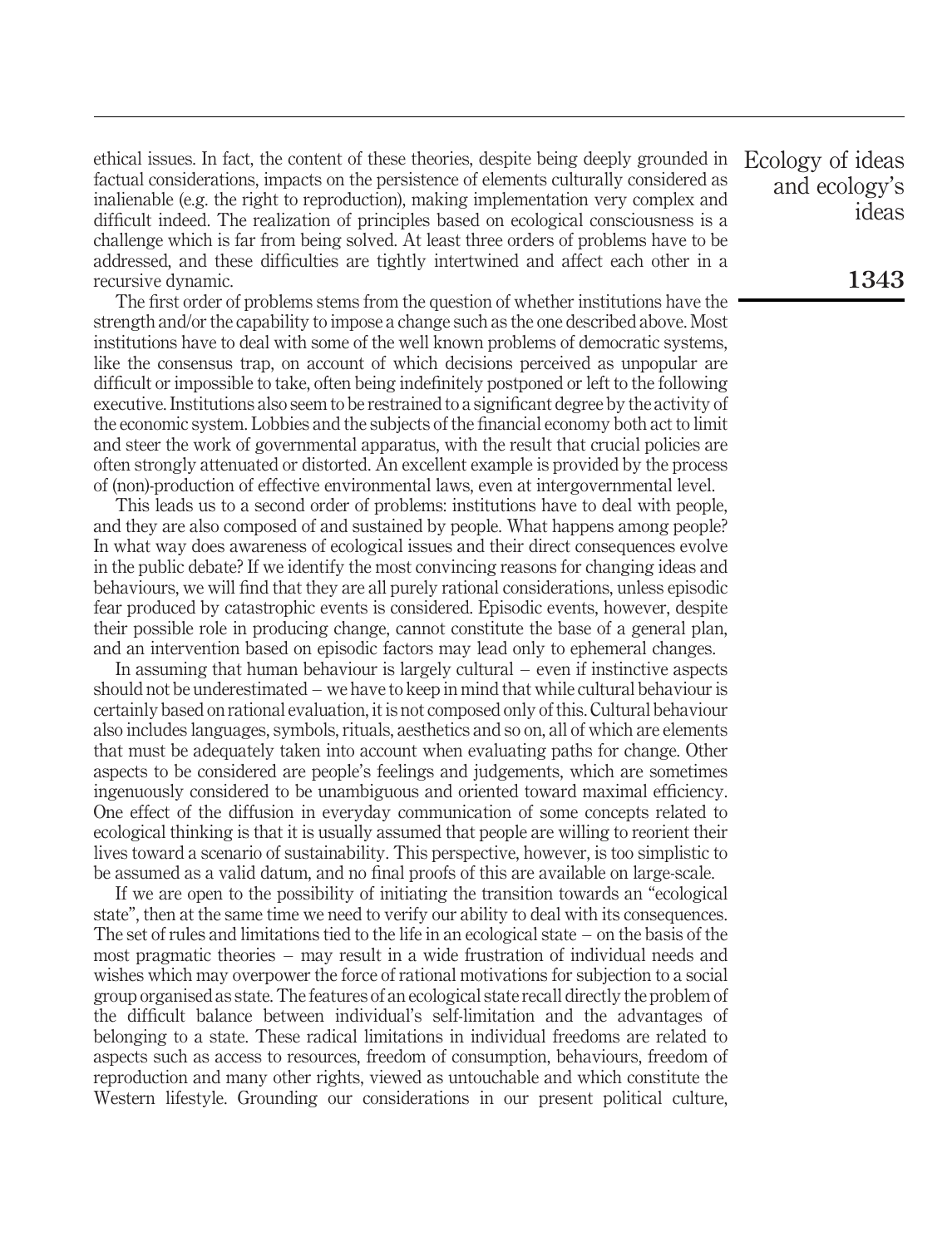K 42,9/10

1344

an attempt to act on similar issues would result in deep changes in the relation between state and individuals and in the sense of belonging to a state.

A state having the right and the will to exert such an influence and control on the life of citizens, would run a clear risk of taking on some features usually considered as characteristic of an authoritarian state. But even imagining a better scenario in which social organizations would retain democratic elements, the constraints would be so significant that Russell's warning of the risk of a widened distance between the goals of the state and those of individuals may be fulfilled. This would result in a restrictive redefinition of the ties of solidarity which are essential for social consociation, producing unavoidable and unsustainable social instability.

The third and final order of problems is thus related to the nature and possible consequences of a scientific society of pure rationality (Russell, 1968). This presents the danger of drifting towards the excesses of a "physically uncompromised" state (Buckminster Fuller, 2008). In such a technocratic state – possibly a modern version of the "philosophers' state" – decisions are taken only by means of rational consideration and solely concentrating on the achievement of maximum average benefit. This is a general problem when dealing with ecological non-anthropocentric ideologies: they imply many counter-instinctive and counter-intuitive features, which can only be accepted through purely rational evaluation, but cannot be maintained solely on this basis. In this respect the importance of our previous discussion of the cultural translation of an ecologically informed approach, and of the fact that cultural behaviour is only partly rational, should become clear. A narrative based on rigorous ecological thinking is a narrative in which a species autonomously decides, through a rational process, to limit its own growth and freedom, because there is a reasonable expectation that, otherwise, an ecological crisis may occur. So, even if some expression the ecological state might risk resembling a pure scientific society, nevertheless, change appears to be necessary. This is a major challenge for sociological and social action theories that, on the one hand, need to maintain a stable and defined theoretical framework, and, on the other, have to offer support and viable answers to the need for social change and, through the difficult definition of environmental ethics, achieve the concrete adoption of policies. The question to be answered is, then: are Western social systems (and those inspired by the same principles) capable of implementing a "cultural" change, in the manner and time required, or are they imprisoned by their own rigidity and complexity, and unable to react? Answering this question is certainly a compelling task for scholars and political leaders, but there is also an aspect tied to the individual moral dimension, relating to the role of everyone in a community.

In conclusion, despite the great difficulties inherent to the idea of a transition toward an ecologically informed social organization, it is encouraging and stimulating to recall a sentence of the great Italian thinker Antonio Gramsci, who said: "I'm a pessimist because of intelligence, but an optimist because of will".

### References

Bateson, G. (1972), Steps to an Ecology of Mind, The University of Chicago Press, Chicago, IL. Bookchin, M. (2005), The Ecology of Freedom: The Emergence and Dissolution of Hierarchy,

AK Press, Oakland, CA.

Buckminster Fuller, R. (2008), Operating Manual for Spaceship Earth, Lars Müller, Baden. Diamond, J. (2011), Collapse: How Societies Choose to Fail or Succeed, Penguin Books, London.